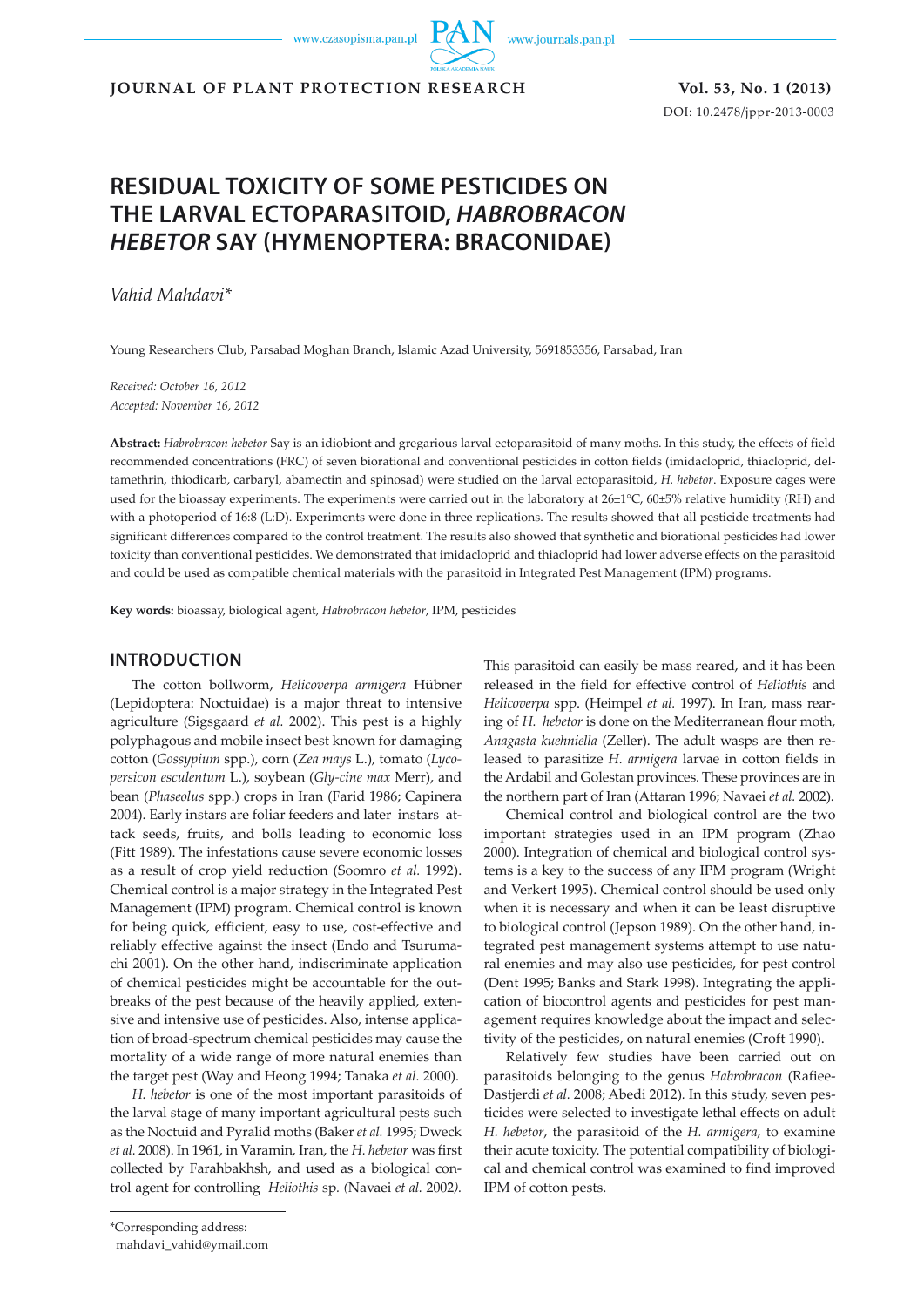# **MATERIALS AND METHODS**

#### **Insect rearing**

The *H. hebetor* colony was obtained from an insectarium maintained by the Plant Protection Bureau of Kaleibar, Iran. The colony was maintained in the laboratory at 26±1°C, 60±5% relative humidity (RH) and under a photoperiod of 16:8 (L:D), on the *A. kuehniella*. Parasitoid wasps were reared on 5th instars larvae of *A. kuehniella* for five generations and used for all the experiments. As food for the adult parasitoids, honey was provided on strips of paper (Rafiee-Dastjerdi *et al.* 2009).

# **Pesticides**

The pesticides used in the present study were thiacloprid, spinosad, abamectin, carbaryl, deltamethrin, imidacloprid and thiodicarb. Information about the pesticides is listed in table 1.

#### **Bioassay experiments**

Mated young adult females (< 24 h old) of the parasitoid were exposed to freshly prepared pesticide residues. These residues had been sprayed on glass plates, as described below. Exposure cages were used for the bioassay experiments (Saber *et al*. 2005). The cages used to expose the adult females to the pesticide residue, had a frame, and two glass plates were used for the ceiling and floor. Two sides of the frame contained five ventilation holes (5 mm in diameter), covered with black netting. Two openings on the fourth side of the frame were used for placing in the water tube and food for the wasps. Appropriate amounts of each pesticide were diluted with 200 ml of distilled water to provide the field recommended concentrations (FRC). On table 1, the FRC of pesticides are given. These concentrations of the pesticides are used in cotton fields in Iran. The glass surfaces (13x13 cm) were sprayed with 3 ml of aqueous solutions of the pesticides, using a potter spray tower (BURKARD MFG. CO. LTD, UK). Control plates were sprayed with Tween 80 plus water. Tween 80 (Merck, Darmstadt, Germany) was used at a concentration of 200 ppm in all dilutions as a spreader (Rosenheim and Hoy 1988). The plates were placed in the laboratory for 1 h and allowed to dry completely. The exposure cages were assembled after drying the plates. Before completely assembling the cages, 10 young female adults  $(< 24$  h old) were anesthetized by  $CO<sub>2</sub>$  and placed in each of the exposure cages, and the ceiling was placed and fixed. Then, the cages were transferred to the growth chamber for 48h. In the growth chamber, the conditions were as mentioned above. Each experiment was replicated three times.

The wasps in the experiment cages were supplied with honey as food. The honey was placed on a small strip of paper. The number of dead and alive wasps in each cage was counted 12, 24, 36, and 48 h after the initial exposure to the pesticides residue. Those parasitoids that appeared extremely lethargic or unable to maintain equilibrium at this time also were recorded as dead.

#### **Statistical analysis**

Data obtained were subjected to ANOVA ( $p < 0.05$ ) after checking for normality. Means were compared by Tukey's test, admitting significant differences at p < 0.05. For all the analyses, SAS software was used (SAS Institute 2002).

| Pesticide           | Trade name | <b>Formulation</b> | % of active<br>ingredient | FCR [ppm] | Manufacturer   |
|---------------------|------------|--------------------|---------------------------|-----------|----------------|
| Imidacloprid        | Confidor   | SC                 | 35                        | 500       | AriaShimi      |
| Thiacloprid         | Calypso    | SС                 | 48                        | 600       | Bayer          |
| <b>Deltamethrin</b> | Decis      | EC                 | 2.5                       | 1000      | AriaShimi      |
| Abamectin           | Vermitec   | ЕC                 | 1.8                       | 200       | Gyah           |
| Spinosad            | SpinTor    | SC                 | 24                        | 333       | DowAgroScience |
| Thiodicarb          | Larvin     | DF                 | 80                        | 2000      | MoshkFamFars   |
| Carbaryl            | Sevin      | WP                 | 85                        | 6000      | GhazalShimi    |

| Table 1. Pesticides screened for toxicity to H. hebetor |  |  |  |  |
|---------------------------------------------------------|--|--|--|--|
|                                                         |  |  |  |  |

FRC – Field recommended concentrations

WP – Wettable powders

Ppm – part per million

SC – Solution Concentrates

EC – Emulsion Concentrates

DF – Dry Flowable

# **RESULTS**

The data on percentage mortality of *H. hebetor* adults were recorded after 12, 24, 36, and 48 h of treatment with the different pesticides which had been applied at field recommended concentrations. The data have been analyzed statistically, and presented in table 2. The results showed that the field recommended concentrations of the

chemicals significantly affected the adults of parasitoid at 12 h (F = 55.97; df = 7, 23; p < 0.0001), 24 h (F = 43.44; df  $= 7, 23; p < 0.0001$ , 36 h (F = 906.66; df = 31.3; p < 0.0001), and 48 h (F = 44.07; df = 7, 23; p < 0.0001) (Table 2). The cumulative mortality related to pesticide treatments and the control group is shown in figure 1.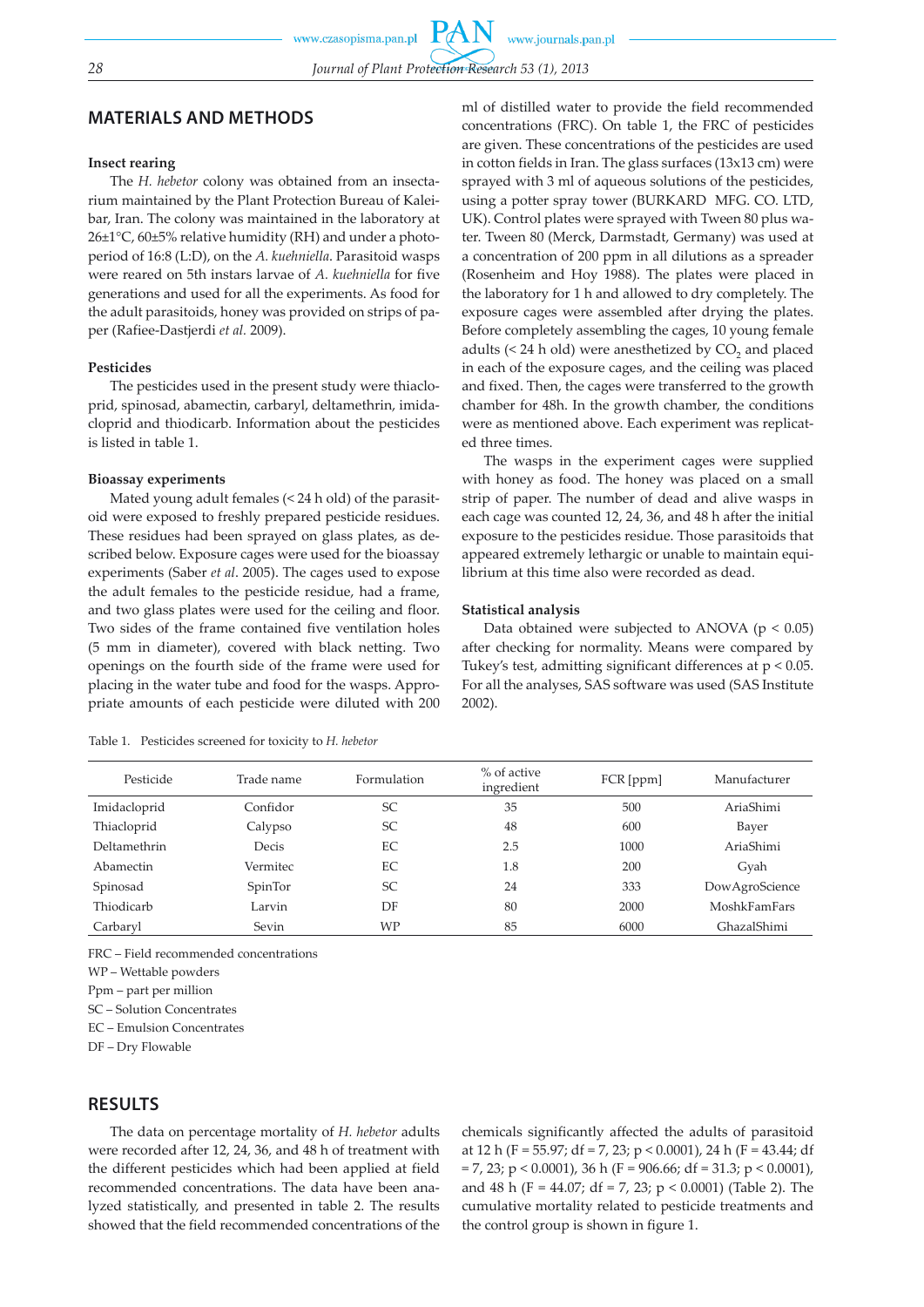



Fig. 1. The accumulative mortality percent of parasitoid adults exposed to pesticides and control treatments at 12, 24, 36, and 48 h after application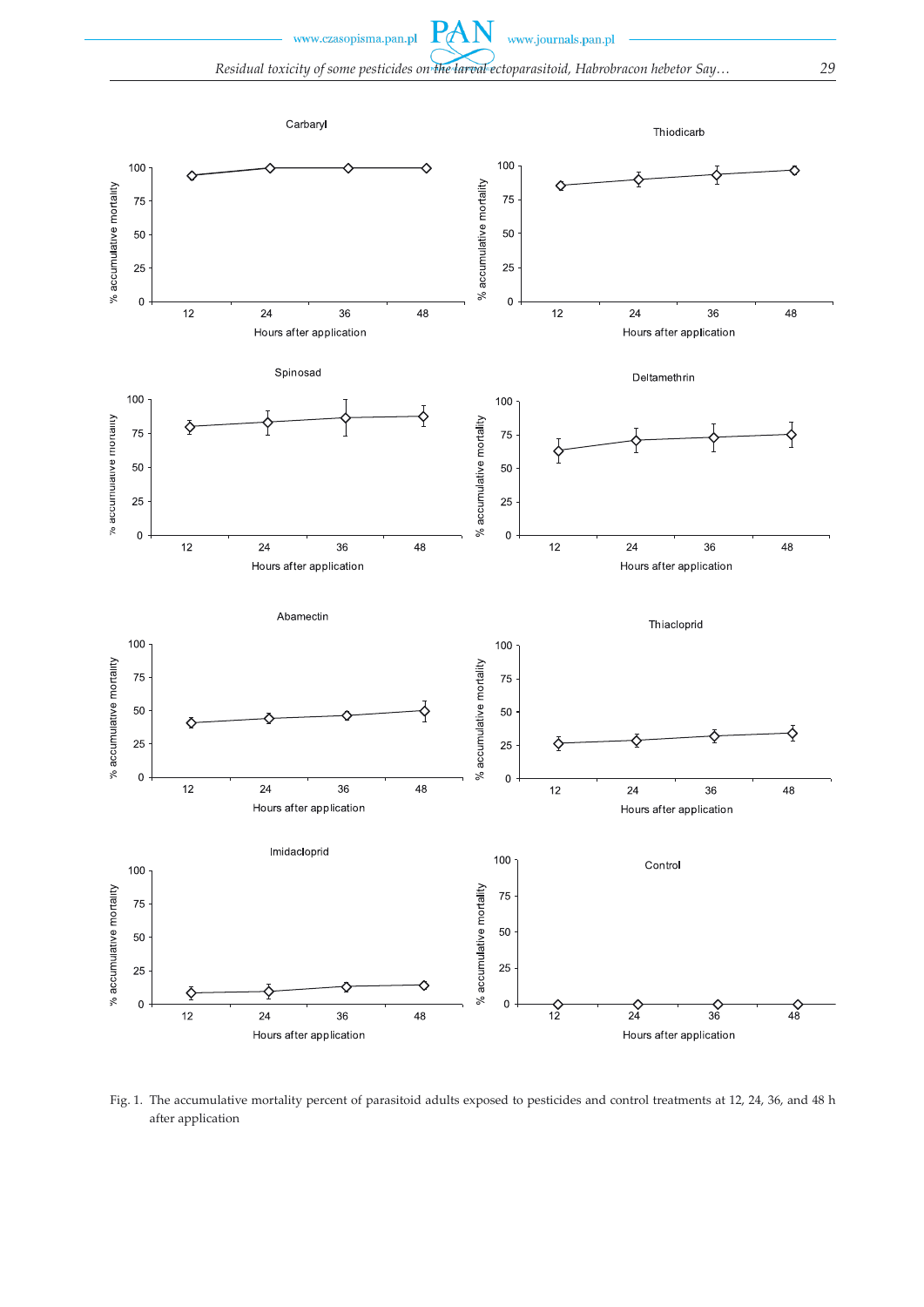Table 2. % Cumulative mortality of parasitoid adults exposed to pesticides and control treatments at 12, 24, 36 and 48 hours after application

| <b>Treatments</b> | Different times after application |                     |                      |                    |  |  |
|-------------------|-----------------------------------|---------------------|----------------------|--------------------|--|--|
|                   | 12 <sub>h</sub>                   | 24 h                | 36 h                 | 48 h               |  |  |
| Carbaryl          | $94.44 \pm 2.94$ a                | $100\pm0$ a         | 100±0a               | $100 \pm 0$ a      |  |  |
| Thiodicarb        | $85.56 \pm 2.94$ ab               | $90±5.77$ ab        | $93.33 \pm 6.67$ a   | $96.67 \pm 3.33$ a |  |  |
| Spinosad          | $80±5.09$ ab                      | $83.33 \pm 8.82$ ab | $86.67 \pm 13.33$ a  | $87.78 + 7.78$ a   |  |  |
| Deltamethrin      | $63.33\pm8.82$ bc                 | $71.11\pm9.1$ bc    | $73.33 \pm 10.19$ ab | $75.56\pm9.49$ ab  |  |  |
| Abamectin         | $41.11 \pm 4.01$ cd               | 44.45±4.01 cd       | $46.66\pm3.33$ bc    | $50\pm7.70$ bc     |  |  |
| Thiacloprid       | $26.67 \pm 5.09$ de               | 28.89±4.84 de       | $32.22 + 4.84$ cd    | $34.45\pm6.19$ cd  |  |  |
| Imidacloprid      | 8.89±4.84 ef                      | $10\pm 5.77$ ef     | $13.33\pm3.33$ cd    | 14.44±2.94 de      |  |  |
| Control           | $0\pm 0$ f                        | $0\pm 0$ f          | $0\pm 0$ d           | $0\pm 0$ e         |  |  |

Values within column followed by the different letters are significantly different. ANOVA with Tukey post hoc test (p < 0.05)

## **DISCUSSION**

Biological control agents in IPM are very important. It is also necessary to take into consideration, the adverse impact of chemical pesticides on natural enemies used in fields. For this reason, our study evaluated the effects of some conventional and biorational pesticides used in cotton fields in which the fields had the ectoparasitoid *H. hebetor*.

The effects of different pesticides on adult parasitoids showed at different times, that the cumulative mortality of parasitoid increased with time. With each pesticide treatment, mortality increased with the increase of time – from 12 to 48 h. In figure 1, this can be clearly seen. These results are confirmed by the results of Rasool *et al.* (2005). They studied the impact of pesticides on the parasitoid *Bracon hebetor.* They reported that as time increased, mortality also increased due to pesticides, and this may indicate a direct relationship between these two parameters. The investigations undertaken showed that biorational pesticides are less toxic on natural enemies than the conventional pesticides. The results of the present study also showed that biorational pesticides (such as spinosand and abamectin) are less toxic than conventional pesticides (such as carbaryl and thiodicarb). The results also confirm the results of Abedi (2012), who reported that biological pesticides had less of an impact on natural enemies. Also, Rafiee-Destjerdi *et al.* (2009) reported that carbamate pesticides are more toxic than pyrethroid and synthetic chemical compounds. The results of our study confirm this issue, which means that pyrethroid pesticides (such as imidacloprid and thiacloprid) are less toxic than carbamate pesticides (such as carbaryl and thiodicarb). The results of the study by Faal-MohammadAli (2010) are in line with the results of this study, as conventional pesticides such as chlorpyrifos were reported to be highly toxic on *H. hebetor*. Hooshmandi *et al.* (2012) also investigated the effects of new pesticides on *H. hebetor* and reported that the thiacloprid pesticide can be used in integrated pest management programs. The results of the present study showed that the spinosad pesticide has a less adverse impact on natural enemies than the conventional insecticides. These results of ours are consistent with the results of Rafiee-Dastjerdi *et al.* (2008). Also, the results of Sarmadi (2008) showed that imidacloprid has a lower negative impact on the parasitoid *H. hebetor*. The results of our evaluation showed little contact toxicity for the imidacloprid pesticide, at different times.

According to the results, carbaryl and thiodicarb used at various times, had the most adverse effect on *H. hebetor* adults, and the imidacloprid and thiacloprid treatments had lower toxicity than the other treatments. The results of our study showed that among the studied pesticides, the carbaryl and thiodicarb treatments were associated with the highest mortality. After conducting advanced field studies, we found that imidacloprid and thiacloprid could be used as compatible chemical materials along with biological control agents in integrated pest management (IPM) programs.

# **ACKNOWLEDGEMENTS**

We wish to thank Mr. David Hill from Toronto (Canada) for proofreading the manuscript and adding valuable comments.

# **REFERENCES**

- Abedi Z. 2012. Lethal and sub-lethal effects of azadiactin, pyridalil, cypermethrin and methoxyfenozide on biological parameters of *Habrobracon hebetor* Say (Hym.: Braconidae). M.Sc. thesis, University of Maragheh, Iran, 104 pp.
- Attaran M.R. 1996. Effects of laboratory hosts on biological attributes of parasitoid wasp *Bracon hebetor* Say. M.Sc. thesis. Tarbiat Modarres University, Tehran, Iran, 74 pp.
- Baker J.E., Weaver D.K., Throne J.E., Zettler J.L. 1995. Resistance to protectantinsecticides in two field strains of the storedproducts insect parasitoid, *Bracon hebetor* (Hymenoptera: Braconidae). J. Econ. Entomol. 88 (3): 512–519.
- Banks J.E., Stark J.D. 1998. What is Ecotoxicology? An Ad-Hoc Grab Bag or an Iterdisciplinary Science? Integrative Biol. 1 (5): 195–204.
- Capinera J.L. 2004. Encyclopedia of entomology. Kluwer Academic, New York, 4346 pp.
- Croft B.A. 1990. Arthropod Biological Control Agents and Pesticides. John Wiley and Sons, New York, 723 pp.
- Dent D. 1995. Integrated Pest Management. Chapman and Hall, London, 356 pp.